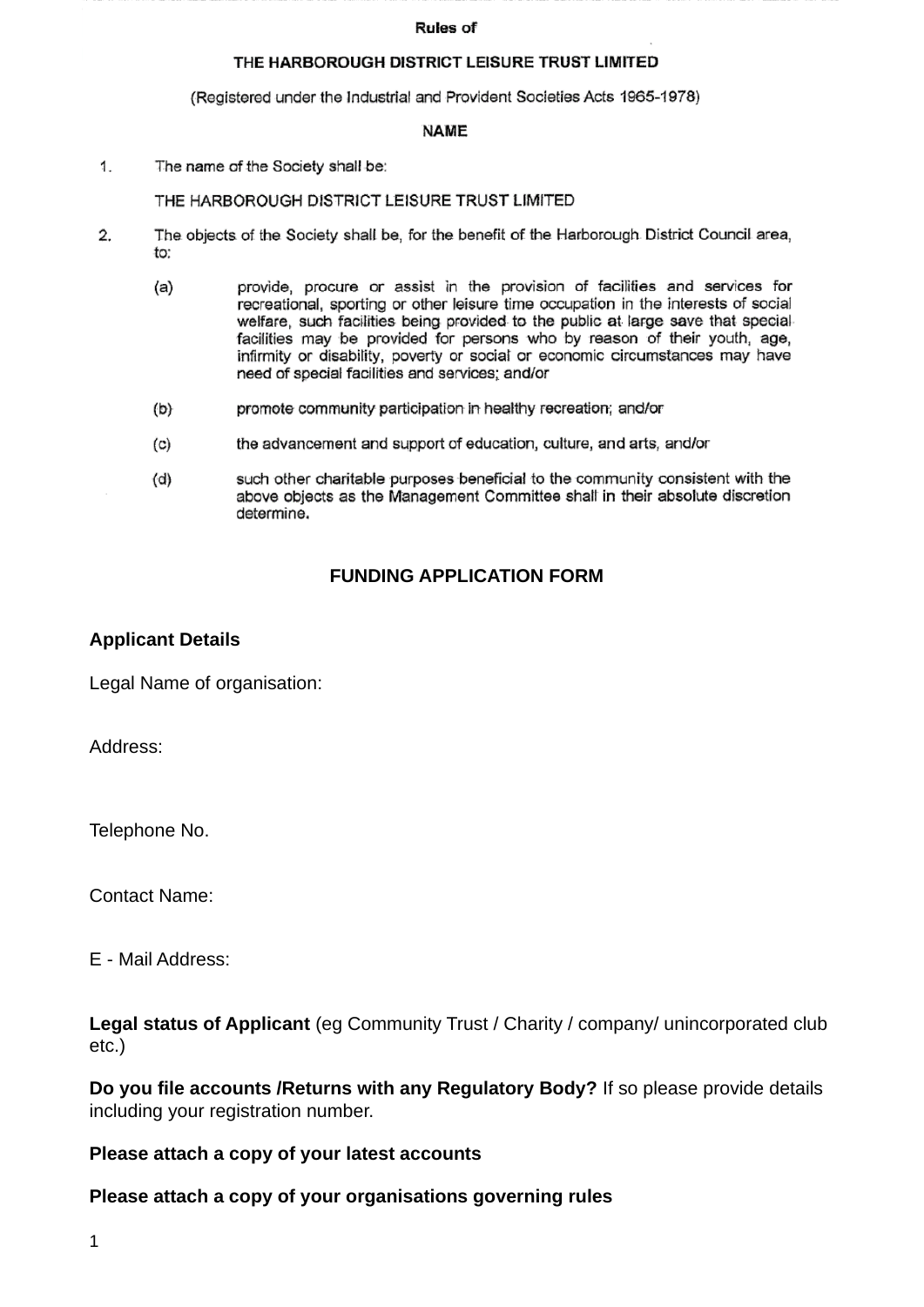

# **Organisations' Financial Details**

Bank/Building Society Name:

Sort Code: Account Number:

Current Balance:

# **Funding Details**

Amount requested: £ Total cost of project.(if relevant) £

Please note that Harborough District Leisure Trust may request evidence of expenditure for any funding given. Should any equipment be purchased using this funding, it must be returned to Harborough District Leisure Trust or its nominated beneficiary if your organisation is wound up or in any other way ceases to function.

Please explain in the box below what the funding will be used for. (We do need to know that the money will be used in accordance with the stated conditions for the grant (see appendix) the benefit of residents Harborough District.

It would help your application if you give specific details of what is planned and the total estimated costs involved / any match funding etc.

.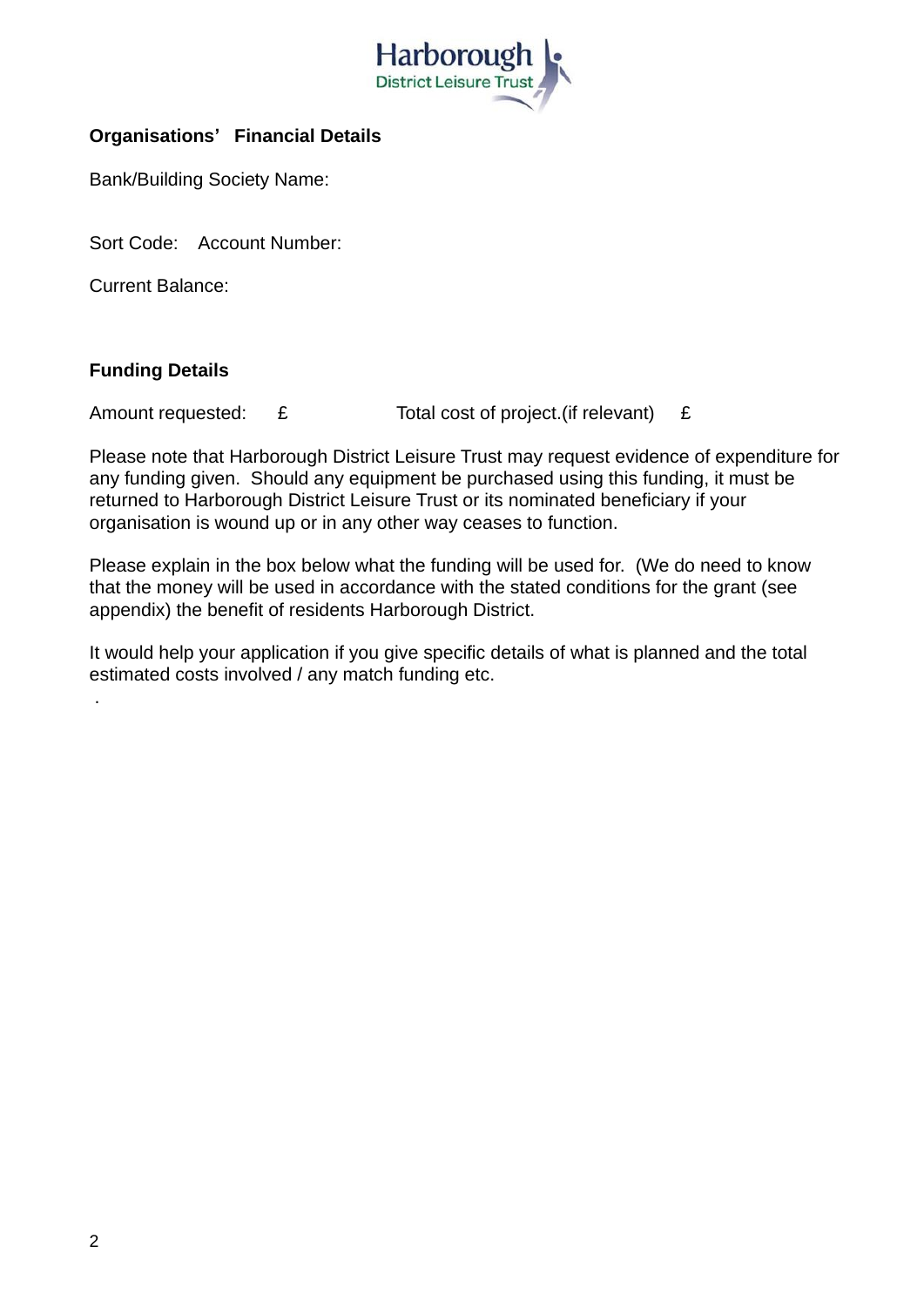

Please provide details in the box below of any other fund-raising efforts your organisation is making currently, and any other information you feel will help your application.

**Declaration** *I certify that the information given on this form is accurate and that*

I also certify that the funding sum requested above will be used solely for the purpose specified in this application and will directly benefit residents and visitors of Harborough District.

Signed for and on behalf of the organisation making this funding request:

Full name: Position in organisation:

Date: